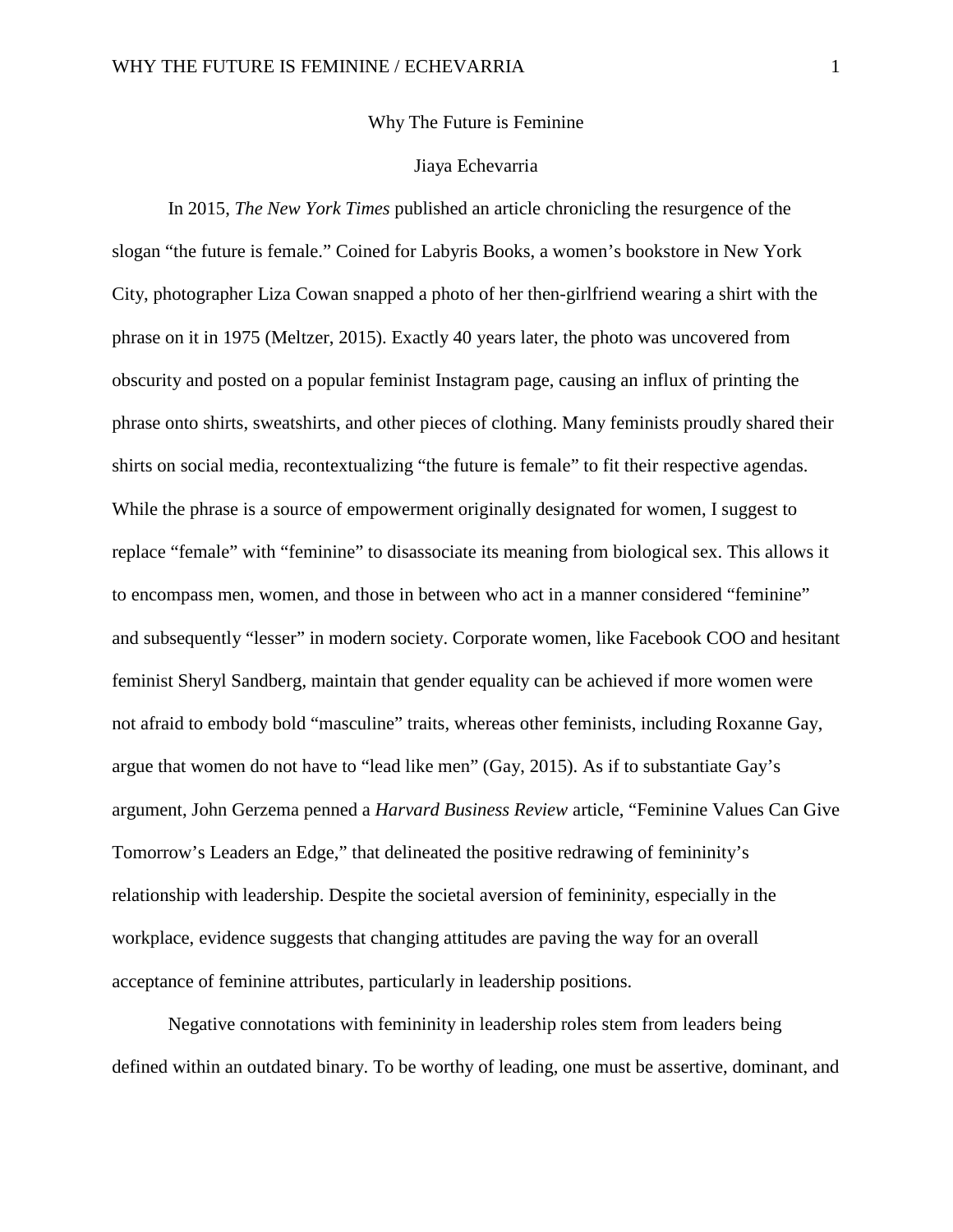determined, all of which are traits considered innate to men. Consequently, according to Catalyst.org, "women currently hold 24  $(4.6%)$  of CEO positions at [the Standard & Poor's 500] companies" ("Women in S&P 500 Companies", 2016). The reasoning behind this could be speculated, but some proposals are rooted in unabashed sexism. Billionaire Paul Tudor Jones (as cited in the *Huffington Post*) remarks that "women can't be top traders because they're less focused and ambitious at work than their male…colleagues" (Gregoire, 2013). The tirade continues by referring to babies as "focus-killers," and describing motherhood as the demise of a woman's career. Jones's belief that women are incapable of working in trade due to their maternal instinct and lack of ambition reflects the ideologies that confine all women to the role of homemaker. Of the two ends of the gender spectrum, women are considered to be more greatly influenced by biological factors like innate maternal instinct. Although the Bureau of Labor Statistics accounts that 70.8% of mothers are in the workforce (Bureau of Labor Statistics, 2015), with the Pew Center establishing that 40% of working mothers were "either the sole or primary source of income for the family" in 2013 (Wang, Parker, & Taylor, 2013), feminine women are expected to utilize their gender to maintain the home and submissively support their presumably male partners. It is not that women lack the ambition to achieve success; in some cases, they simply do not know that there are other options. From birth, women and girls are told that they must grow into an ideal woman that is impossible to attain. In spite of this, Sheryl Sandberg, author of *Lean In: What Would You Do If You Weren't Afraid?*, encourages women to reject their grooming, asserting, "Aggressive and hard-charging women violate unwritten rules about acceptable social conduct. Men are continually applauded for being ambitious and powerful and successful, but women who display these same traits often pay a social penalty" (2013, p. 648). While Sandberg yields that women are encumbered by expectations of their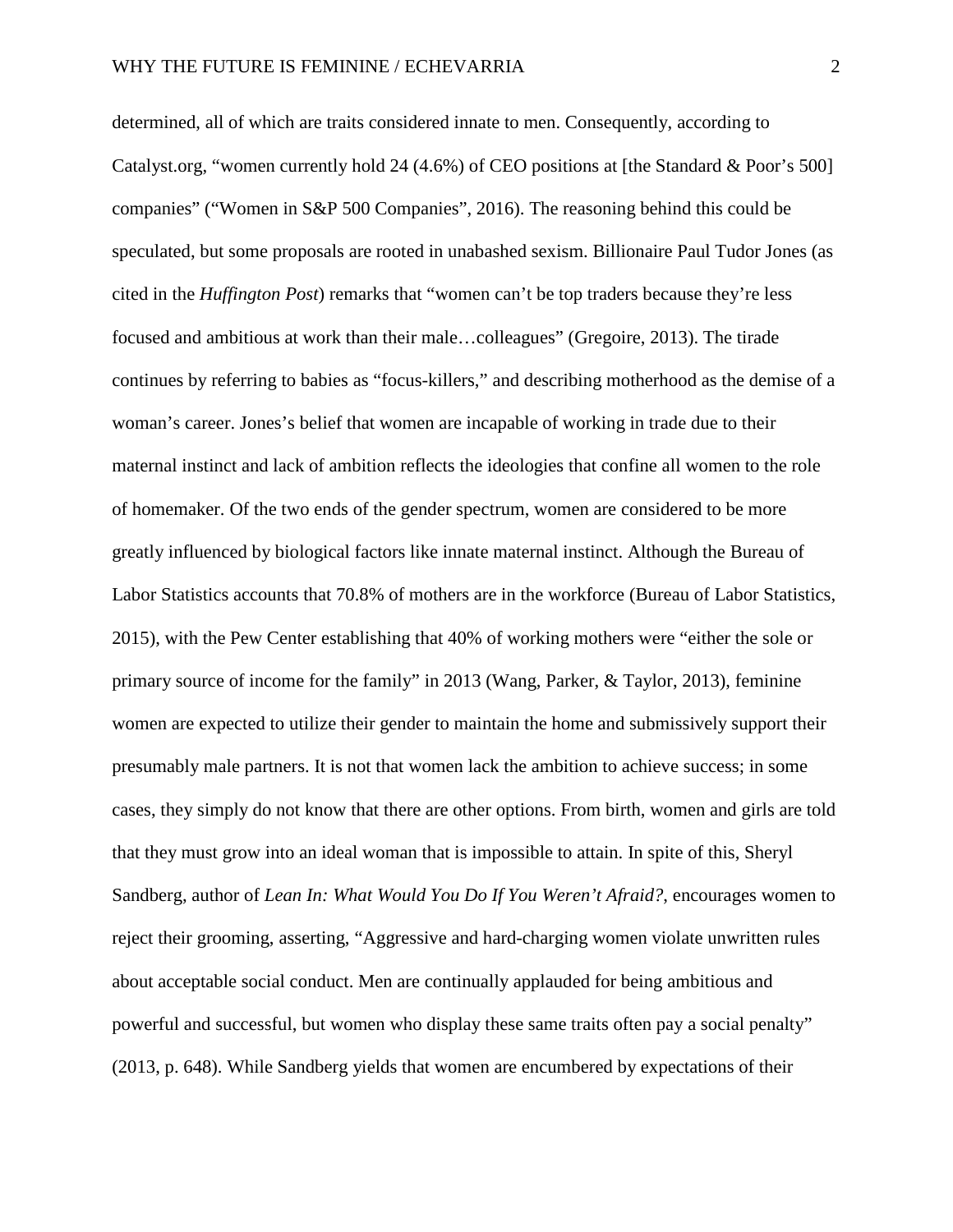behavior, she enforces that acting "aggressive and hard-charging" (2013, p. 648) is needed to ascend the corporate ladder. Her definition of ambition is therefore inherently masculine. Furthermore, Sandberg does not reaffirm that choosing to subscribe to her advice will not determine a woman's womanhood. Within this context, womanhood is not necessarily a woman's femininity; it is her autonomy to define what being a woman means to her, no matter how she performs her gender.

Moreover, psychology professor Joan C. Chrisler addresses the gender performance component in her article, "Womanhood Is Not as Easy as It Seems: Femininity Requires Both Achievement and Restraint." According to Chrisler's research, "Career women who delay childbearing and others who prefer to not have children at all are often disliked and referred to as cold and selfish, traits that go against the feminine gender role and thus suggest that women who display them are not 'real' women'' (2013, p. 118). Women are condemned for acting in a way not in accordance with their "biology", yet those who do act within their "biology" are doubly dismissed when filling leadership positions. Chrisler explains, "women and girls…have lower social status than boys and men in most places in the world, included the United States, which has relatively few women in top leadership roles in government, business, and academia and whose popular culture routinely objectifies, and even humiliates, girls and women..." (2013, p. 119). Indeed, her analysis demonstrates why women like Sandberg are led to believe that the only way to elevate their social status is to shoulder the consequences of acting more masculine. Alternatively, the scholarly journal *Sex Roles: A Journal of Research* examines the correlation, if any, between feminine appearance and perceived credibility as a scientist. The results, recorded by Sarah Bachefsky, found that the of the participants established in the science, technology, engineering and mathematics (STEM) field, those deemed feminine in performance or even in a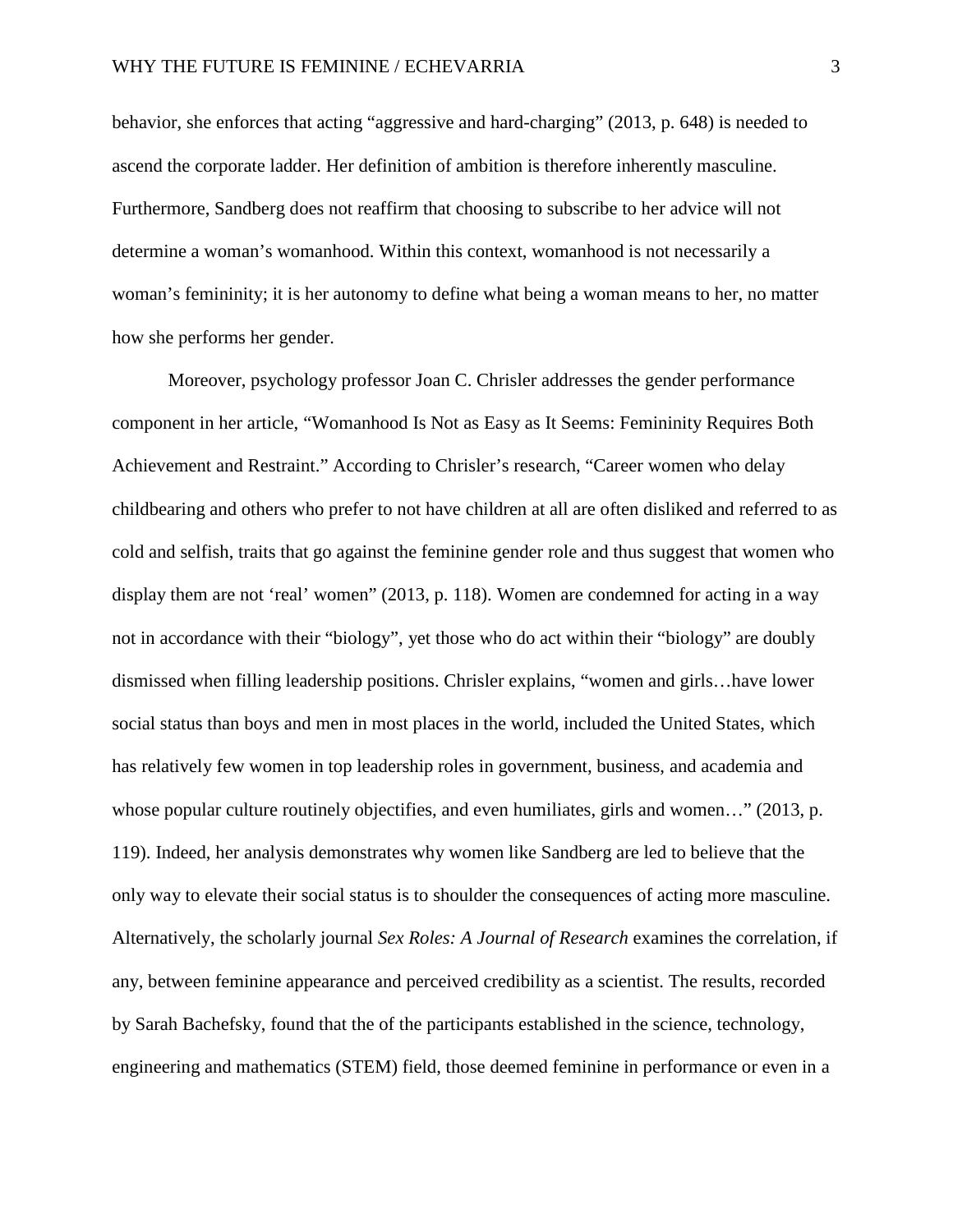physiological manner like bone structure were judged as less likely to be scientists at all (Bachefsky, Westall, Park & Judd, 2016, p. 99). The research concludes, "even when evaluating only women for a position or conscientiously combating gender bias, feminine women may nevertheless evoke more negative judgments" (Bachefsky et al., 2016, p. 107). Factors outside of a feminine person's control will be what determines their capabilities to society. Physiological attributes and biological sex reinforce the pressure on women due to their biology. As women are perceived as the "kinder, gentler sex" (Koenig, Eagly, Mitchell, & Ristikari, 2011, p. 617), it could be argued that feminine women experience tension between their gender performance and leadership. However, a meta-analysis by researchers from various universities concludes that "'role incongruity' between women and the perceived demands of leadership" is a result of biased societal evaluations (Koeing et al., 2011, p. 616). Those that deem a woman unfit for a leadership position are often not judging her based on her abilities. If a woman has a feminine appearance, she is less likely to be considered capable of filling a leadership position. Therefore, she may be rejected for the role before she has the chance to be properly assessed.

However, all hope is not lost. As society continues to evolve, narrow-minded biases are likely to disband once populations desire different solutions to present issues. Such is reflected in Gerzema's study. His findings are that, of the 64,000 people surveyed, at least 66% responded that "the world would be a better place if men thought more like women" (2013). Gerzema observes, "57% revealed their dissatisfaction with men in their country, including 79% of Japanese and South Koreans and more than [66%] of people in Indonesia, Mexico, U.K and the United States" (2013). Further, Gerzema prompts half of the surveyors to categorize certain characteristics with masculinity, femininity, or neither while the other half ranks the same traits based on their importance to leadership. The consensus gravitated toward the more "feminine"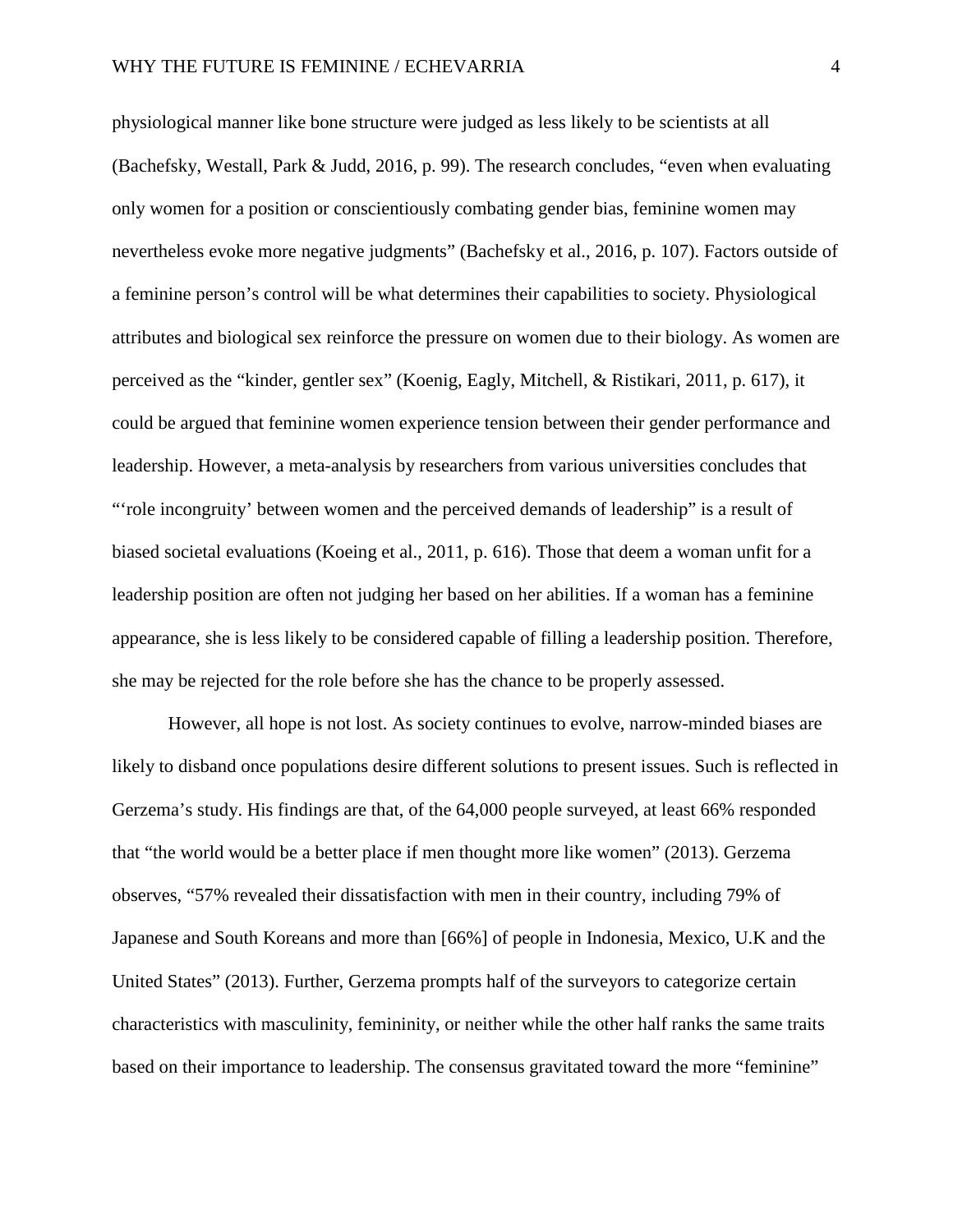traits when deciding what traits were essential to leading in what Gerzema refers to as "an increasingly social, interdependent, and transparent world" (2013). The top five traits that the ideal modern leader exhibits are expressiveness, possessing foresight, decisiveness, loyalty, and reasonability. With the exception of decisiveness, the remaining four characteristics are examples of feminine traits. Populations worldwide want to engage with transformational leaders, or leaders who nurture their following to enact change (Vernon, 2015). The compassionate nature of a position like this understandably requires a feminine touch. Moreover, a Spanish article in *The Psychology Record* supplements Gerzema's argument. According to research, femininity's emphasis on communion and acute emotional intelligence "are highly correlated with transformational leadership" (Lopez-Zafra, Garcia-Retamero, & Martos, 2012, p. 106). Accordingly, because of traditional gender roles, female participants scored higher on the scale than male participants. Nevertheless, feminine behavior can be utilized by all genders to approach leadership within a progressive framework.

The increased representation of femininity in the workforce tests and even further proves Gerzema's argument. Accordingly, an entry in *The Leadership Quarterly* also proposes that "changes in organizations' economic, demographic, technological and cultural environments" (Kark, Waismel-Manior, & Shamir, 2012, p. 621) have caused many to question traditional leadership values. Research conducted for the article show that if someone in a management position balances nurturing communal values with assertive, also known as agentic, values, their leadership effectiveness and employee identification increases (Kark et. al, 2012, p. 621). Another study, "Are (male) Leaders 'Feminine' Enough?" published in *Gender in Management*, reveals that male managers are less likely to perform with relevant communal influences because of their lack of identifying with expressive traits, which consequently declines their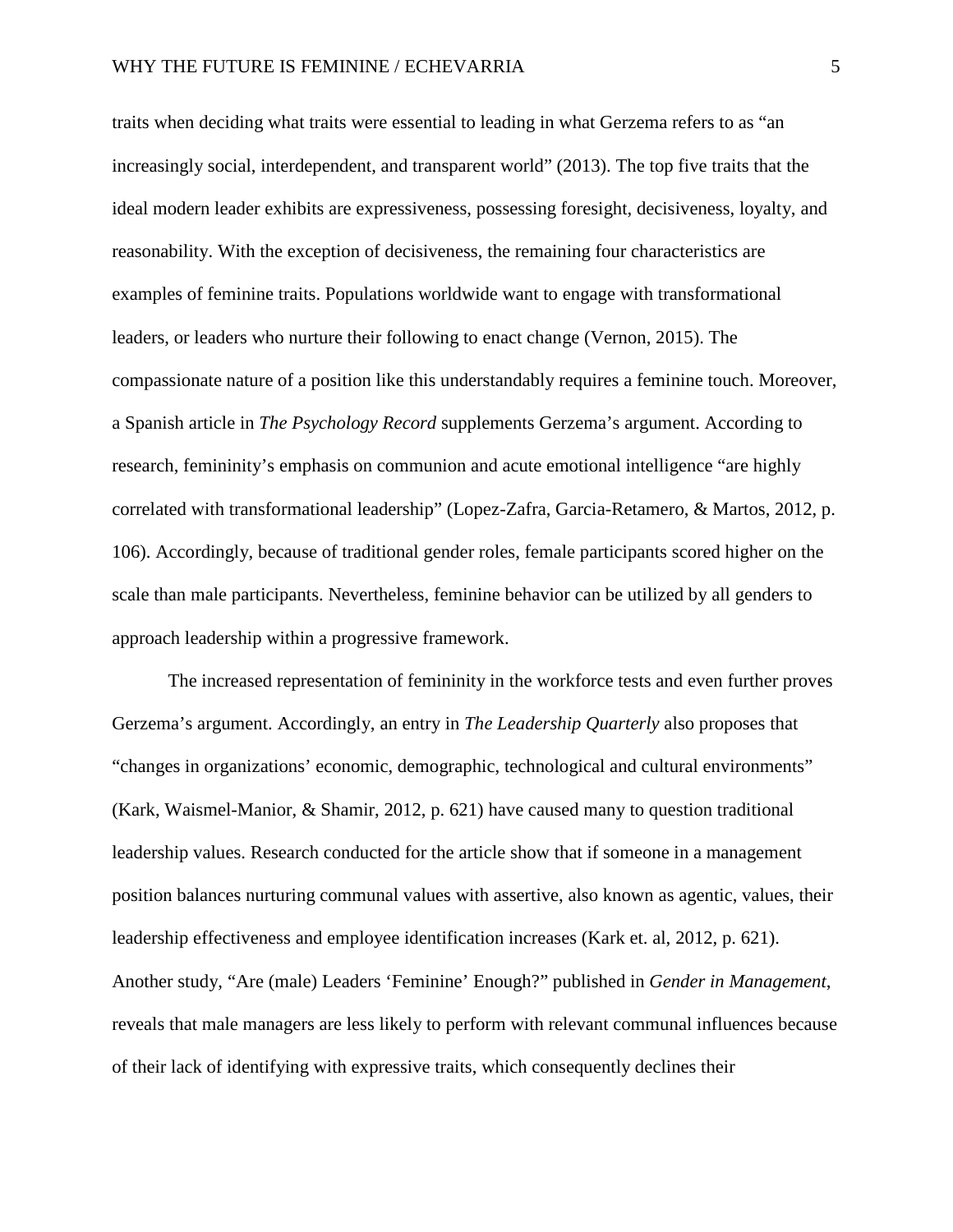transformational leadership potential (Gartizia, & Engen, 2012, p. 306). Though this discovery does not necessarily champion femininity, it dispels the taboo of performing it in the workplace. Similarly, men could also experience the benefits of approaching leadership differently.

Likewise, other jobs within the blue-collar labor force are beginning to distinguish the effectiveness of work produced by the binary genders. For example, the National Center for Women and Policing reports "Female officers tend to utilize a style of policing that relies more on communication skills than physical force. By using tactics and techniques that de-escalate potentially violent situations, female officers often successfully resolve situations that might otherwise lead to allegations of excessive force" (The National Center for Women and Policing, 2002). In addition, statistical data claims, "Female officers in large agencies are named in only 5% of citizen complaints for excessive force and even smaller 2% of sustained allegations of excessive force" (The National Center for Women and Policing, 2002). This illustrates the effectiveness of having a holistic approach to authority. Due to using skills like communication and compassion, policewomen are less inclined than policemen to abuse their power, which lessens the need for excessive force and increases trust between civilians and law enforcement. Within three major police departments in the U.S., women comprise 17.4% of their sworn personnel (The National Center for Women and Policing, 2002), yet male officers account for "98.0% of the sustained allegations for excessive force, far in excess of their representation of 82.6% among sworn personnel" (The National Center for Women and Policing, 2002). There may be critics who discredit the merit of these numbers because female police officers are so drastically underrepresented. However, this misconception is refuted by evaluating the ratio. Even for the small portion of women in the police force, their statistics for use of excessive force remains immensely lower than what would be expected. In light of these findings, use of the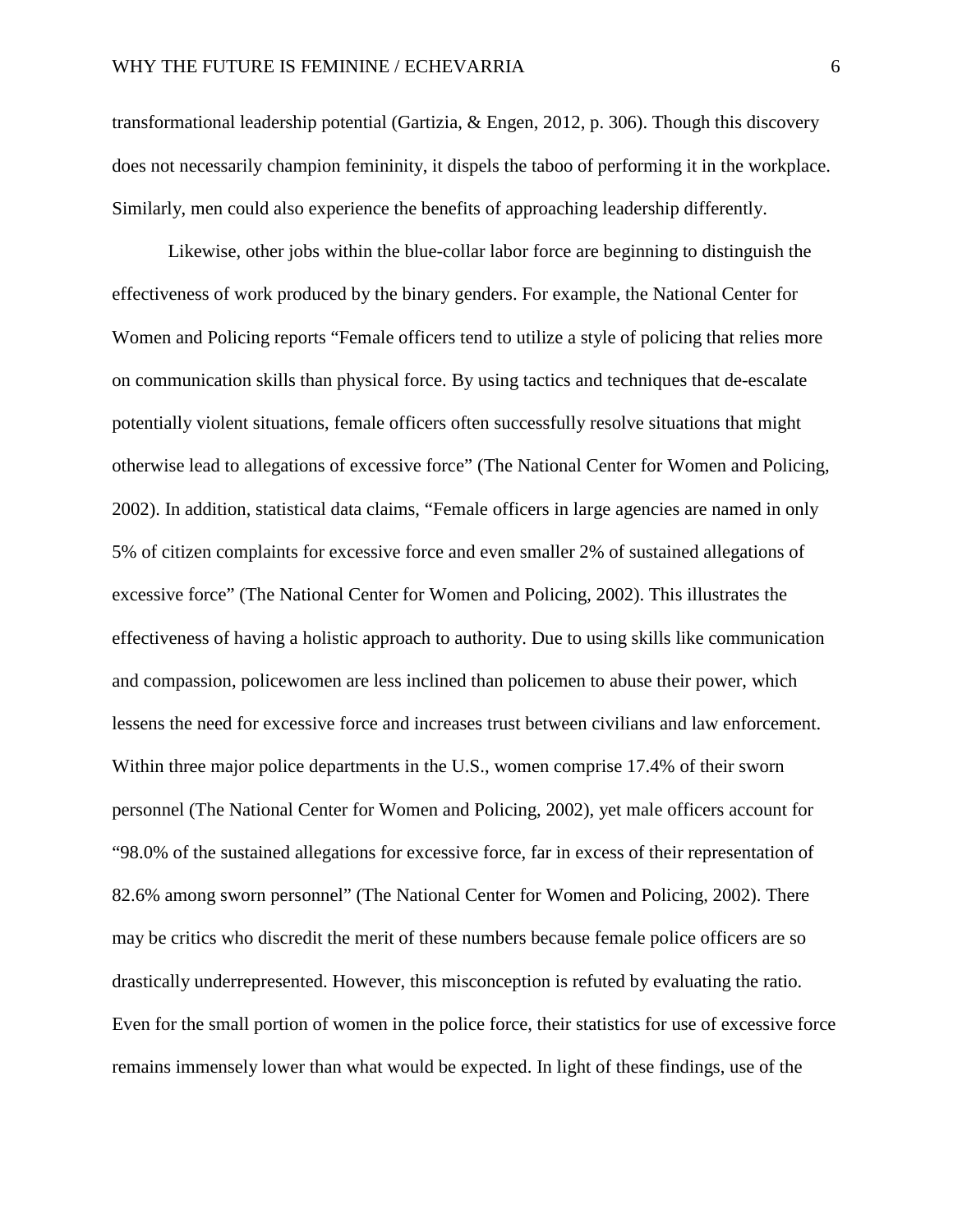communal style of leadership demonstrates positive correlation with effectiveness. If this behavior becomes normalized within the workforce, it is implied that women and other feminine people may be able to deconstruct the stigma against leadership and their gender expression.

Moving forward, the workplace has begun to liberate women and others through androgyny, or a cultural blend of traditionally masculine and feminine characteristics (Kark et al.'s, 2012, p. 621). Returning to Kark et al.'s research, both male and female participants in their study reached highest effectiveness when balancing communal and agentic leadership styles. It may be problematic that managers cannot be overtly feminine, or even overtly masculine, but it is a step in the right direction. Feminist Roxanne Gay believes that reevaluating the values associated with leadership should not be merely be an issue of "girls versus guys" (2015). She offers a counterargument to Sandberg that points out the narrow scope of Sandberg's leadership definition. In an article for *Fortune*, Gay writes, "consider this a way of thinking about how to more embrace the diversity of personality types in the workplace. There is value in bold, loud leadership but more workplaces need to recognize there is more than one way for employees to contribute effectively" (2015). Once societal biases are set aside, all genders and their respective behaviors and expressions will be able to thrive in professional settings. It seems that the only natural solution is adopting androgyny, a happy medium of masculinity and femininity that does not fit neatly into either category. It extracts the strengths of both expressions, such as perceptiveness, openness to feedback, self-disclosure and self-conception when doing "hard work" (Maheshwari, & Kumar, 2008, p. 43-45). In fact, even a study with only male participants showed greater effectiveness if they were more androgynously minded (Maheshwari, & Kumar, 2008, p. 45). Moreover, a more recent article about androgyny connects its characteristics with giving women a more equal standing in the workplace (Powell, & Butterfield, 2015, p. 70) with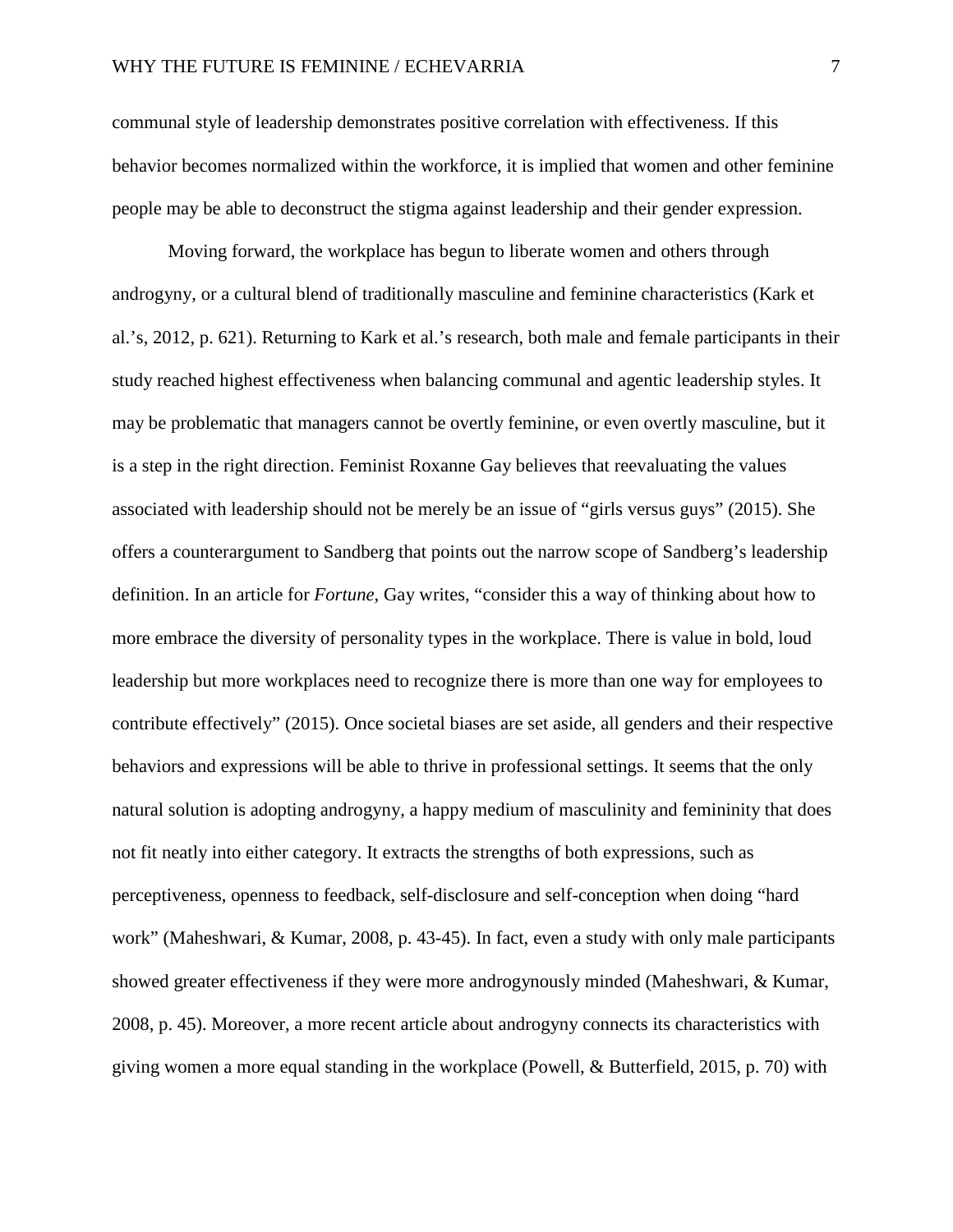their male co-workers. Accepting femininity, even in increments, has shown drastic improvement in work performance and effectiveness. To reiterate, eliminating the taboo of femininity will allow women to strike a balance between their aspirations and identity while allowing men to reconnect with their expressive side without shame.

The prospect of the future being feminine may seem to be the dawning of female domination. However, when considering it in the nuanced perspective of workplace equality, femininity can be utilized in a manner outside of the roles generally subscribed to feminine individuals. Research supports that by re-evaluating leadership positions to accommodate more feminine influences, the workplace may see increased effectiveness and overall acceptance of a broad range of gender expressions. I implore leaders to embrace the idea and allow it to empower them in the name of liberation for all.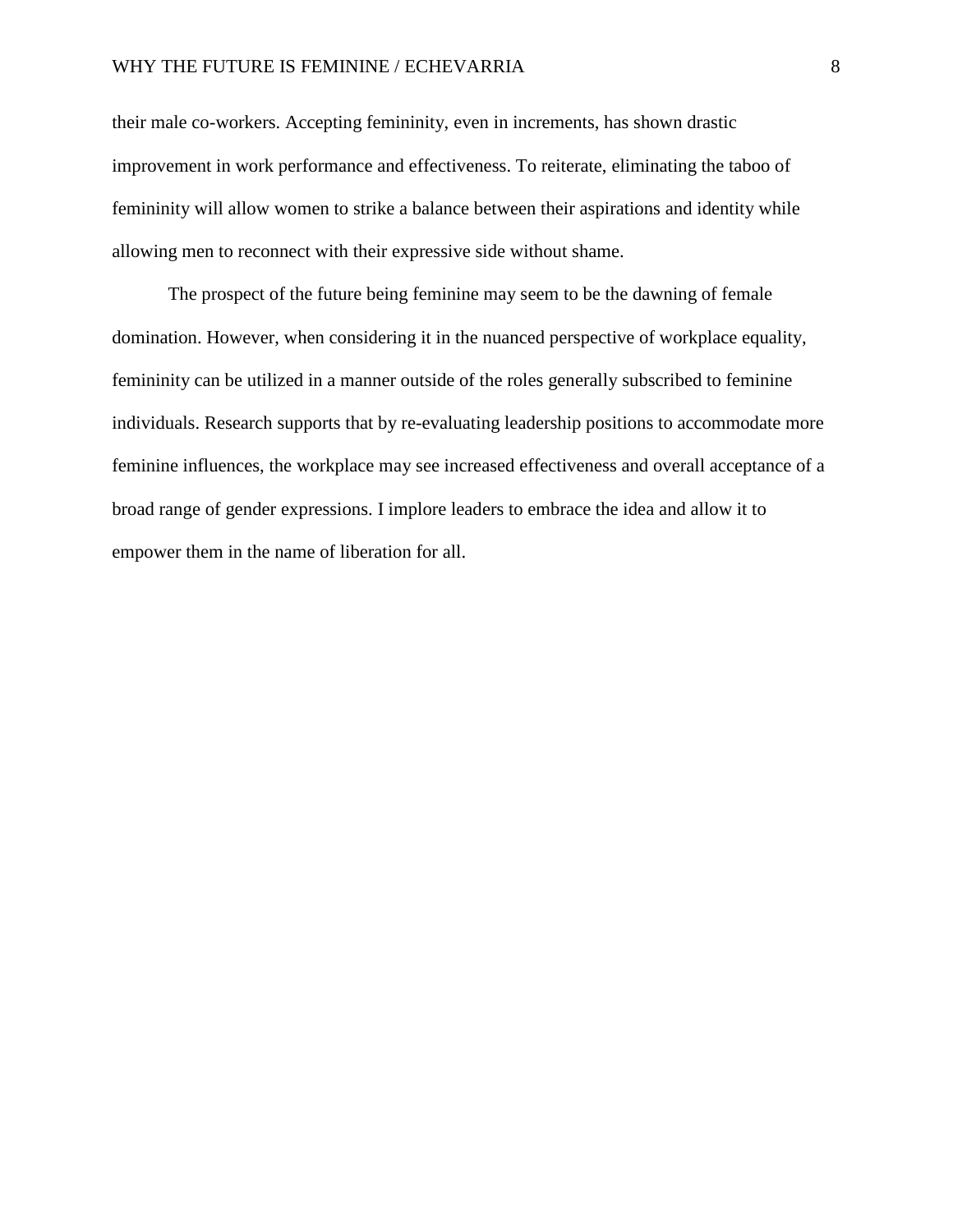## References:

- Banchefsky, S., Westfall, J., Park, B., & Judd, C. M. (2016). But you don't look like A scientist!: Women scientists with feminine appearance are deemed less likely to be scientists. *Sex Roles, 75*(3-4), 95-109. Retrieved from<http://dx.doi.org/10.1007/s11199-016-0586-1>
- Chrisler, J. C. (2013) Womanhood is not as easy as it seems: Femininity requires both achievement and restraint. *Psychology of Men & Masculinity, 14*(2), 117-120. doi:10.1037/a0031005
- Gartzia, L., & Marloes, v. E. (2012). Are (male) leaders "feminine" enough?. *Gender in Management, 27*(5), 292-310. Retrieved from http://dx.doi.org/10.1108/17542411211252624
- Gay, R. (2015). Women shouldn't have to lead like men to be successful. [article] *Fortune.*  Retrieved from [http://fortune.com/2015/02/12/women-shouldnt-have-to-lead-like-men](http://fortune.com/2015/02/12/women-shouldnt-have-to-lead-like-men-to-be-successful/)[to-be-successful/](http://fortune.com/2015/02/12/women-shouldnt-have-to-lead-like-men-to-be-successful/)
- Gerzema, J. (2013) Feminine values can give tomorrow's leaders an edge. [article] *Harvard Business Review.* Retrieved from: [https://hbr.org/2013/08/research-male-leaders-should](https://hbr.org/2013/08/research-male-leaders-should-)think-more-like-women
- Gregoire, C. (2013). Are moms the most distracted people at work? (video). [article] *The Huffington Post.* Retrieved from [http://www.huffingtonpost.com/2013/07/17/are-moms](http://www.huffingtonpost.com/2013/07/17/are-moms-most-distracted-people-at-work_n_3605263.html)[most-distracted-people-at-work\\_n\\_3605263.html](http://www.huffingtonpost.com/2013/07/17/are-moms-most-distracted-people-at-work_n_3605263.html)
- Kark, R., Waismel-Manor, R., & Shamir, B. (2012). Does valuing androgyny and femininity lead to a female advantage? the relationship between gender-role, transformational leadership and identification. *Leadership Quarterly, 23*(3), 620. Retrieved from [http://ez-](http://ez-proxy.methodist.edu:2048/login?url=http://search.proquest.com/docview/1010260048?accountid=12408)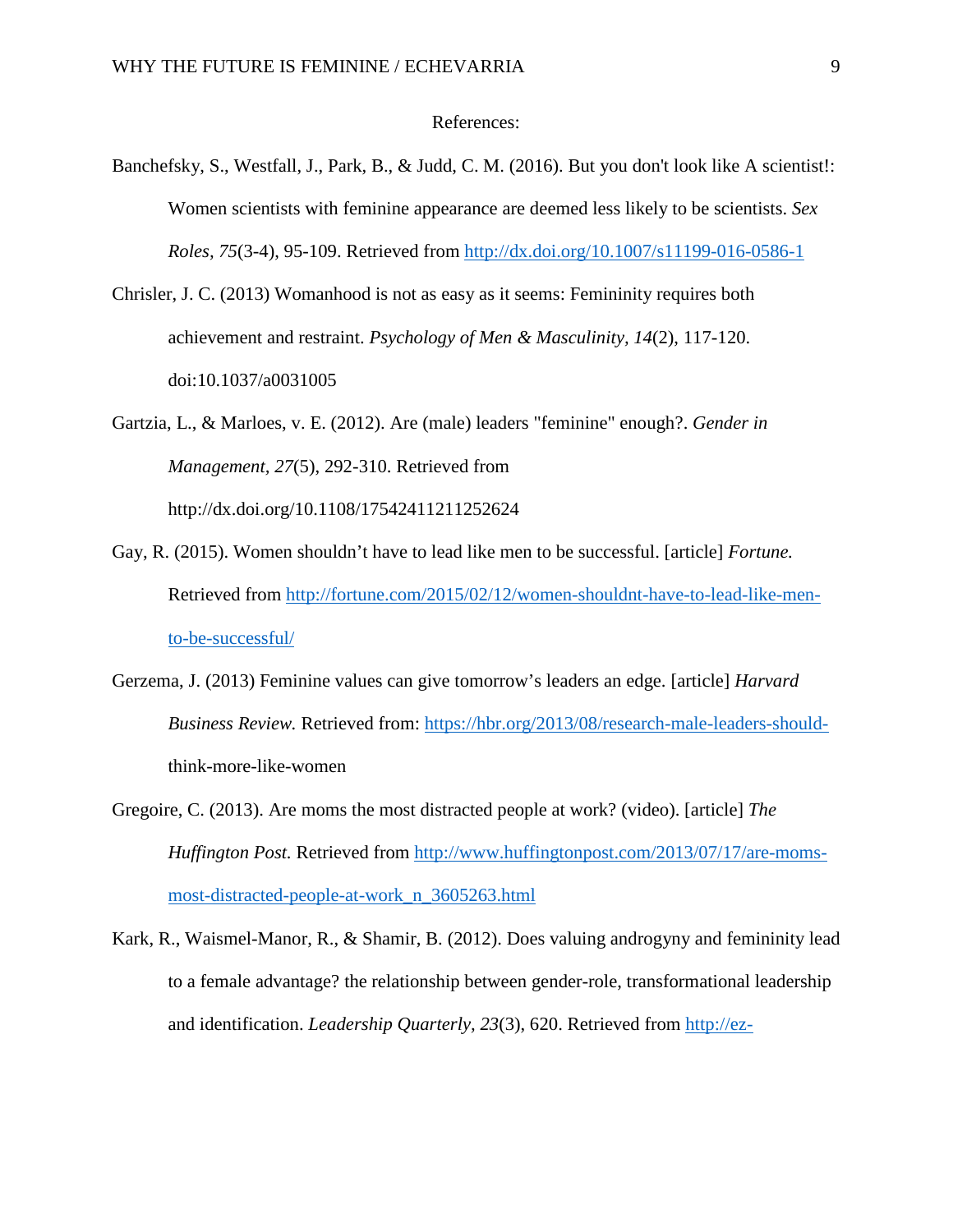[proxy.methodist.edu:2048/login?url=http://search.proquest.com/docview/1010260048?ac](http://ez-proxy.methodist.edu:2048/login?url=http://search.proquest.com/docview/1010260048?accountid=12408) [countid=12408](http://ez-proxy.methodist.edu:2048/login?url=http://search.proquest.com/docview/1010260048?accountid=12408)

Koeing, A. M., Eagly, A. H., Mitchell, A. A., & Ristikari, T. (2011). Are leader stereotypes masculine? a meta-analysis of three research paradigms. *Psychological Bulletin,* 137(4), 616-642. Retrieved from [http://ez](http://ez-proxy.methodist.edu:2048/login?url=http://search.proquest.com/docview/889823505?accountid=12408)[proxy.methodist.edu:2048/login?url=http://search.proquest.com/docview/889823505?acc](http://ez-proxy.methodist.edu:2048/login?url=http://search.proquest.com/docview/889823505?accountid=12408)

[ountid=12408](http://ez-proxy.methodist.edu:2048/login?url=http://search.proquest.com/docview/889823505?accountid=12408)

- Maheshwari, N., & Kumar, V. (2008). Personal effectiveness as a function of psychological androgyny. *Industrial Psychiatry Journal, 17*(1), 39-45. Retrieved from [http://ez](http://ez-/)proxy.methodist.edu:2048/login?url=http://search.proquest.com/docview/871215169?acc ountid=12408
- Meltzer, M. (2015) A feminist t-shirt resurfaces from the '70s. [article] *The New York Times.*  Retrieved from: [http://www.nytimes.com/2015/11/19/fashion/a-feminist-t-shirt](http://www.nytimes.com/2015/11/19/fashion/a-feminist-t-shirt-)resurfaces-from-the-70s.html?\_r=1
- Powell, G. N., & Butterfield, D. A. (2015). The role of androgyny in leader prototypes over four decades. *Gender in Management, 30*(1), 69-86. Retrieved from [http://ez](http://ez-proxy.methodist.edu:2048/login?url=http://search.proquest.com/docview/1652373621?accountid=12408)[proxy.methodist.edu:2048/login?url=http://search.proquest.com/docview/1652373621?ac](http://ez-proxy.methodist.edu:2048/login?url=http://search.proquest.com/docview/1652373621?accountid=12408) [countid=12408](http://ez-proxy.methodist.edu:2048/login?url=http://search.proquest.com/docview/1652373621?accountid=12408)
- Sandberg, S. (2013) Lean in: what would you do if you weren't afraid?. In R. Durst (Ed.), *They say, I say* (pp.642-658) New York, NY: W.W. Norton & Company
- The National Center for Women & Policing. (2002). Men, women, and police excessive force: a tale of two genders. [article] *Feminist Majority Foundation*. Retrieved from: http://womenandpolicing.com/PDF/2002\_Excessive\_Force.pdf